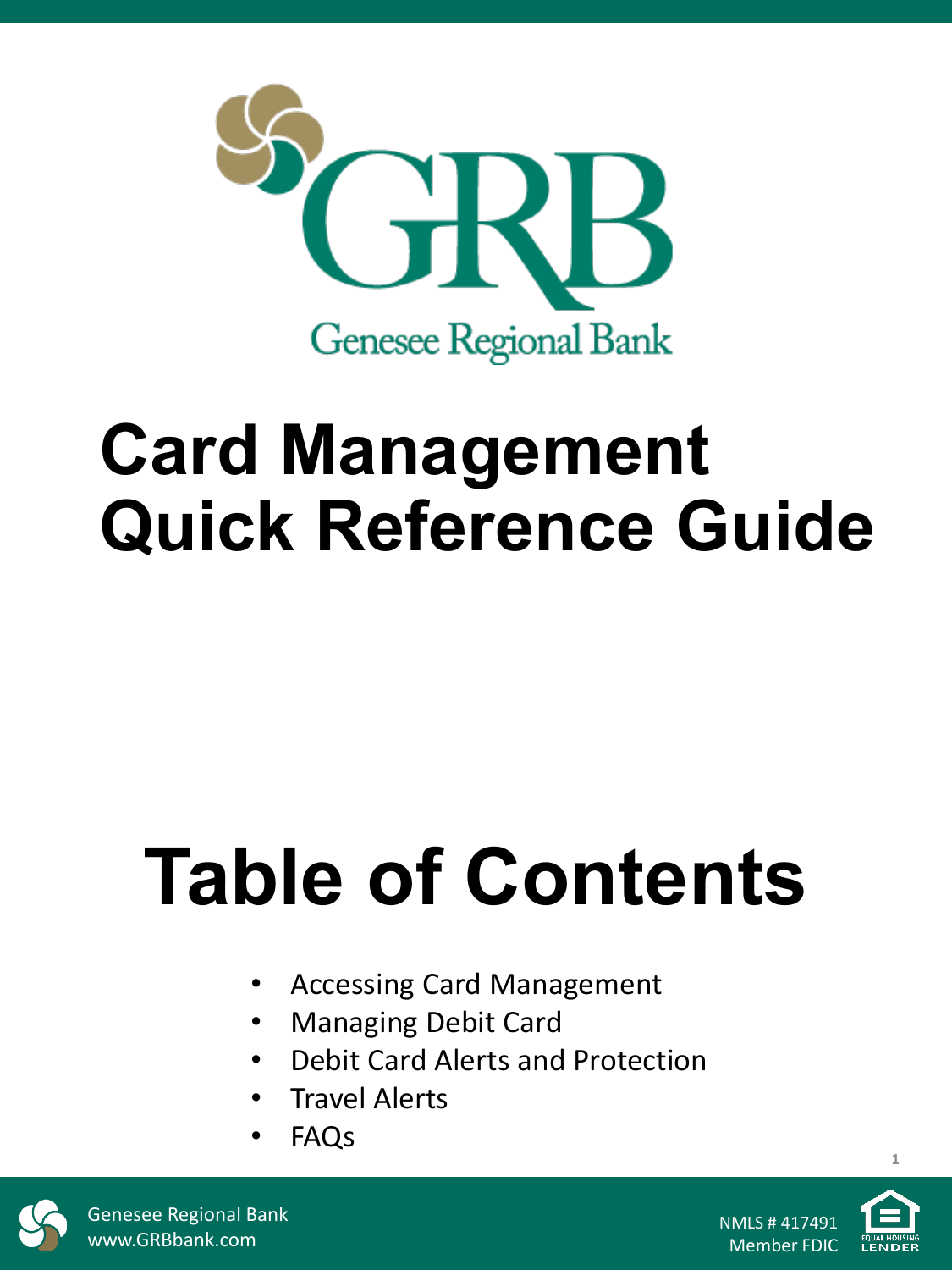# **Card Management Quick Reference Guide**

# **Accessing debits cards in Card Management**

• Access Card Management via the Dashboard to view all of your debit cards, or click into your account the debit card is linked to. You will see Card management with your active linked card for that account.

| <b>Accounts</b>                                              |                                                                               | $\leftarrow$<br>     | <b>Account details</b>                                          |                           |
|--------------------------------------------------------------|-------------------------------------------------------------------------------|----------------------|-----------------------------------------------------------------|---------------------------|
| Checking<br>x0000                                            | \$1,001.66<br>Available                                                       | <b>HSA</b>           |                                                                 | \$1<br>Available <b>O</b> |
|                                                              | $\langle$ 00 >                                                                | $\equiv$<br>View all | Transactions                                                    |                           |
| ₹<br>圆<br>ዲ<br><b>Transfer</b><br>Pay a bill<br>Pay a person | 囘<br>D<br>Message<br><b>Documents</b>                                         | ₹<br>子               | Transfer<br>Deposit check                                       |                           |
|                                                              | Card management                                                               | D<br>                | Documents                                                       |                           |
| C<br>囘<br>Call<br>Message                                    | MICHAEL SMITH (x0000)<br>Checking<br>$\odot$<br>MICHAEL SMITH (x0001)<br>Info | $\equiv$<br>G        | <b>Reorder Checks</b><br>Card management                        |                           |
|                                                              | <b>HSA</b>                                                                    | ⚠                    | Alert preferences                                               |                           |
| <b>Desktop View</b>                                          |                                                                               | భ<br>$\circledR$     | Settings<br>Ask us about this account                           |                           |
|                                                              |                                                                               |                      |                                                                 |                           |
|                                                              |                                                                               | Details              | Account numbers                                                 |                           |
|                                                              |                                                                               |                      | Account number <b>O</b><br>11000<br>Routing number<br>022313021 |                           |

#### **Mobile View**



Genesee Regional Bank www.GRBbank.com

NMLS # 417491 Member FDIC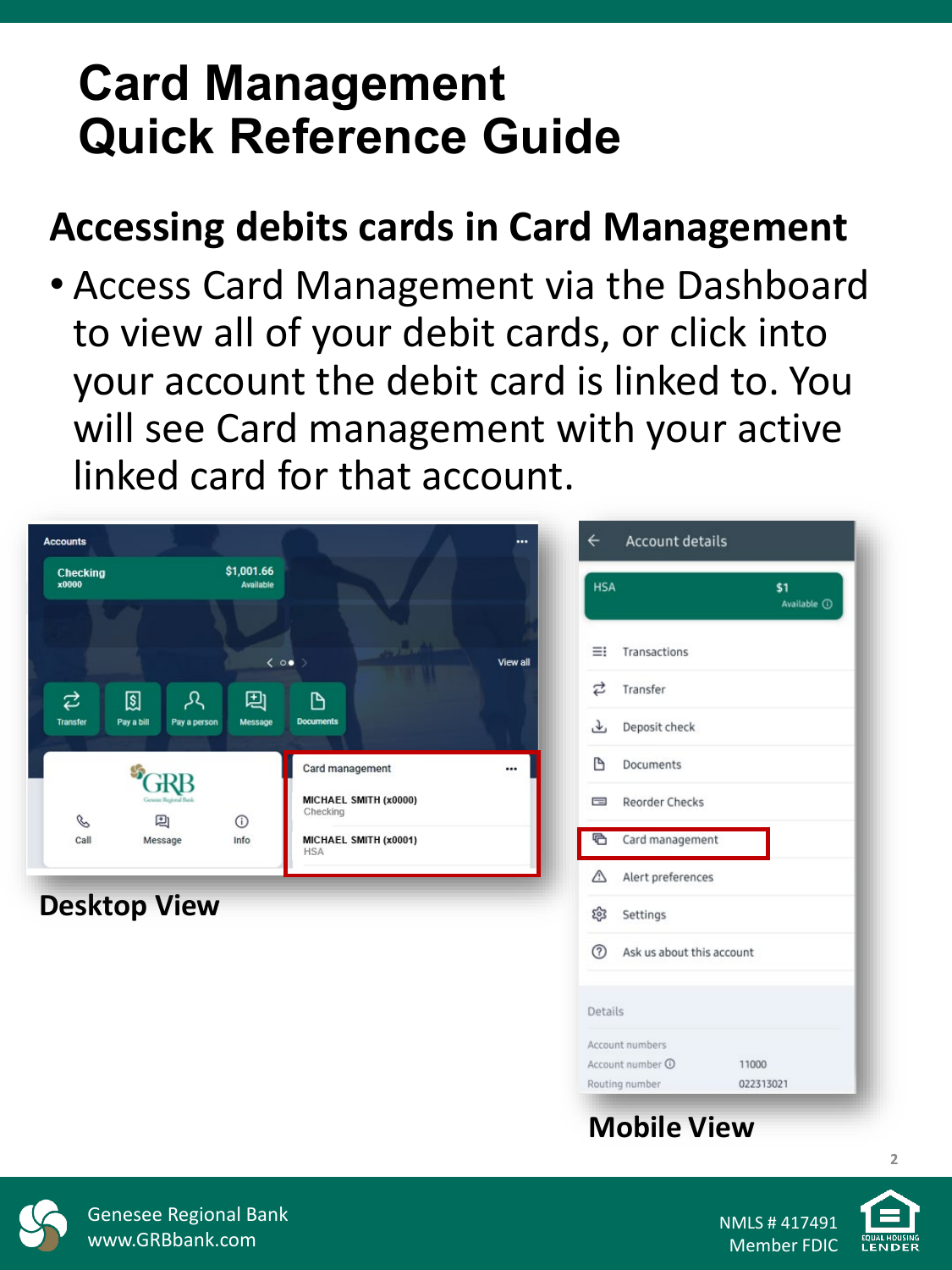### **Managing your Debit Card with Card Management**

- Use the Toggle to temporarily disable your card. Simply toggle back on to enable.
- Set up Card Alerts and protection (see next page)
- Report a card lost or stolen
- Reorder a card
- Activate a new card

|   | <b>Card management</b>                                            |  |
|---|-------------------------------------------------------------------|--|
|   | MICHAEL SMITH (x0000)<br>Checking, Active<br><b>Card services</b> |  |
| ⊛ | Alerts and protection                                             |  |
| ◬ | Report lost/stolen                                                |  |
| ⊠ | Reorder card                                                      |  |
|   | h Activate new card                                               |  |
|   |                                                                   |  |



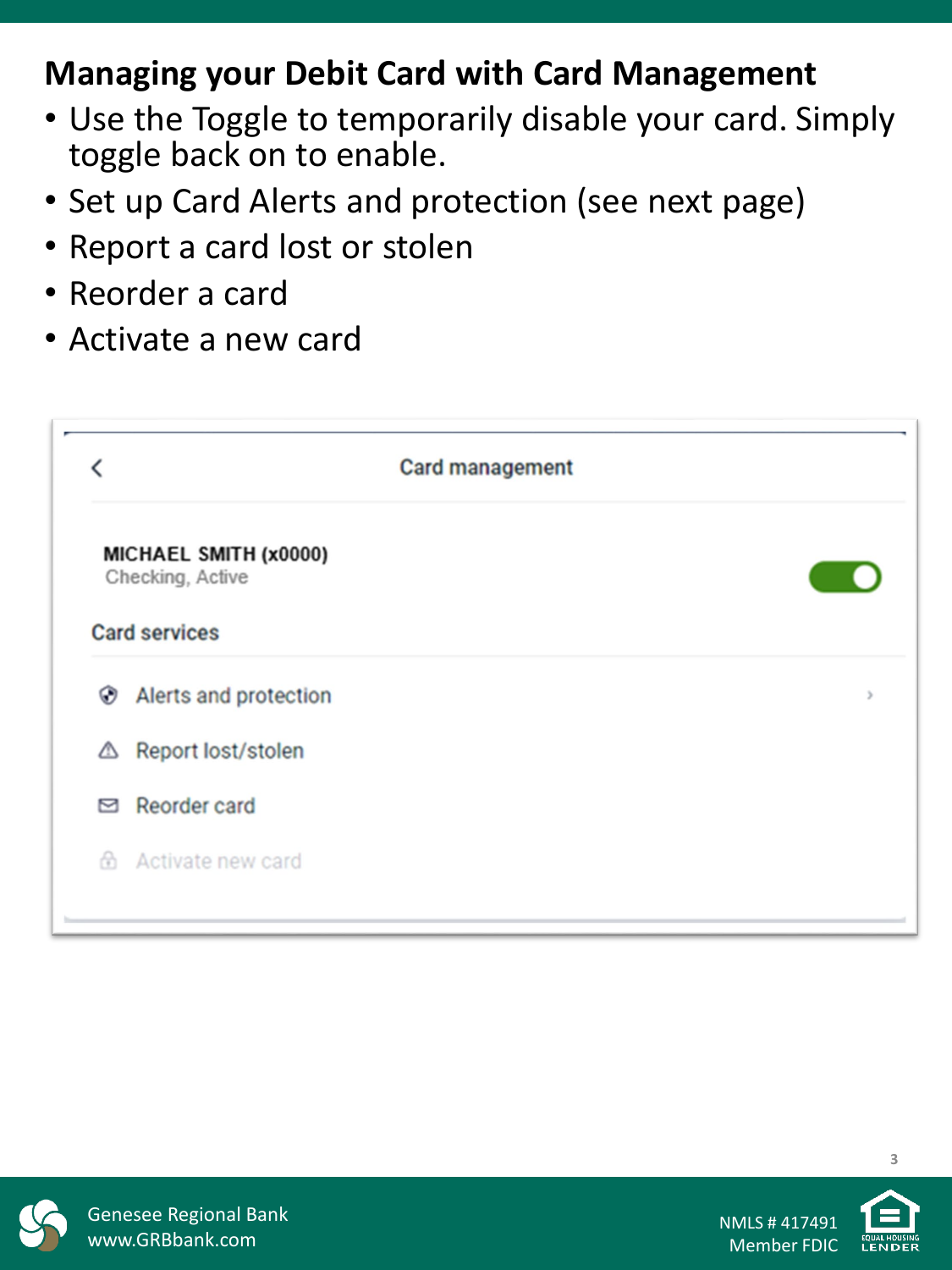## **Managing your Debit Card Alerts and protection**

- After selecting *Alerts and protection*, click on *Manage* to manage how to receive notifications for your debit card.
- Use the *Protection options* toggle to get notified on all transactions

| ≺                                                            | Alerts and protection<br>MICHAEL SMITH (x0000)                  |                                                                                               |                |                                                                                             |
|--------------------------------------------------------------|-----------------------------------------------------------------|-----------------------------------------------------------------------------------------------|----------------|---------------------------------------------------------------------------------------------|
| <b>Notification settings</b>                                 | Choose which notifications you want and where you receive them. |                                                                                               | Manage         |                                                                                             |
| <b>Protection options</b><br>Notify me on all transactions   |                                                                 |                                                                                               |                |                                                                                             |
| Locations<br>$^{\circ}$                                      |                                                                 |                                                                                               | $\overline{ }$ | <b>Notification settings</b>                                                                |
| Merchant types<br>$\boxed{S}$                                |                                                                 | $\acute{}$                                                                                    |                | <b>Notification settings</b><br>MICHAEL SMITH (x0000)                                       |
| <b>Transaction types</b><br>贝<br><b>Spending limits</b><br>ᅎ |                                                                 | <b>Blocked transaction alerts</b>                                                             |                | When a transaction is blocked, a transaction alert will be sent using the selected methods. |
|                                                              |                                                                 | $\triangledown$ In-app message<br>Email<br>M.Smith@gmail.com<br>$\vee$ Text<br>(123) 456-7890 |                |                                                                                             |
|                                                              |                                                                 | <b>Notification alerts</b><br>methods.                                                        |                | When a transaction has been processed, a notification alert will be sent using the selected |
|                                                              |                                                                 | In-app message<br>$\checkmark$<br>Email<br>M.Smith@gmail.com                                  |                |                                                                                             |
|                                                              |                                                                 | <b>Text</b><br>$\boldsymbol{\mathcal{L}}$<br>(123) 456-7890                                   |                |                                                                                             |
|                                                              |                                                                 |                                                                                               | Save           | Cancel                                                                                      |



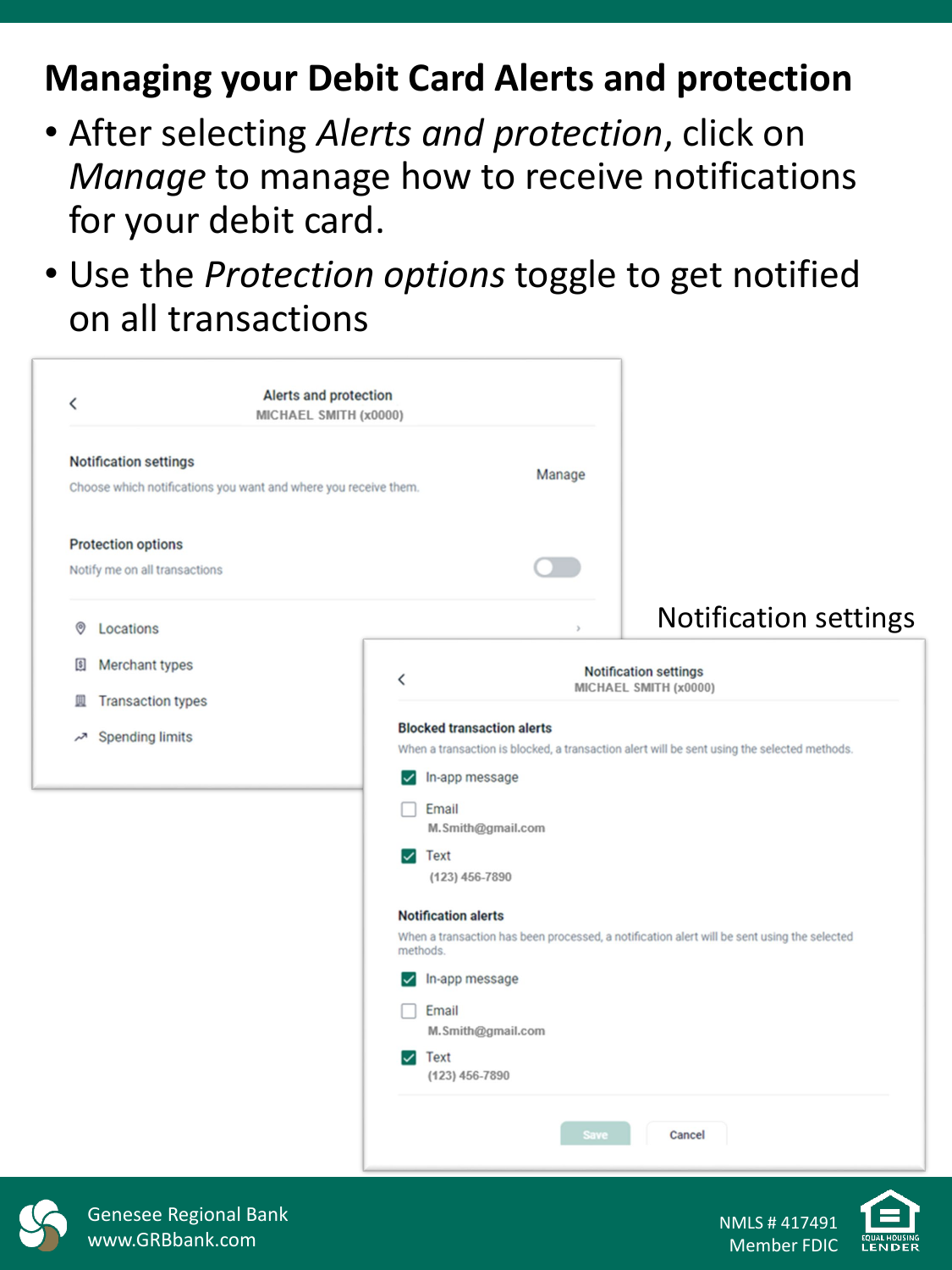### **Managing your Debit Card Alerts and Protection**

- Click *Location* to select whether you would like to block international transactions or if you'd like to receive a notification when there are any international transactions.
- For Merchant types and Transaction types, choose whether to block or get notified when a transaction is made

|                                | Alerts and protection<br>MICHAEL SMITH (x0000)                  |               |
|--------------------------------|-----------------------------------------------------------------|---------------|
| <b>Notification settings</b>   | Choose which notifications you want and where you receive them. | Manage        |
| <b>Protection options</b>      |                                                                 |               |
| Notify me on all transactions  |                                                                 |               |
| ◎<br>Locations                 |                                                                 | $\mathbf{y}$  |
| 圓<br>Merchant types            |                                                                 | $\rightarrow$ |
| <b>Transaction types</b><br>圆  |                                                                 | $\mathbf{y}$  |
| <b>Spending limits</b><br>احمر |                                                                 | $\rightarrow$ |

| Merchant type details                                                                    | <b>Transaction type details</b>                                   |
|------------------------------------------------------------------------------------------|-------------------------------------------------------------------|
| ×                                                                                        | ×                                                                 |
| <b>Department Store</b>                                                                  | In Store                                                          |
| Includes clothing, accessories, office supplies, electronics, etc.                       | Includes department stores, pharmacies, other retail stores, etc. |
| Entertainment                                                                            | eCommerce                                                         |
| Includes amusement parks, movie theaters, arcades, etc.                                  | Includes online bill payment, online shopping, etc.               |
| <b>Gas Station</b>                                                                       | Mail/Phone Order                                                  |
| Includes fuel dispensers, warehouse club gas, etc                                        | Includes catalog shopping, travel agents payments, etc.           |
| Grocery                                                                                  | Recurring                                                         |
| Includes supermarkets, bakeries, butchers, etc.                                          | Includes automated bill payment, monthly expense payments, etc.   |
| Household                                                                                | <b>ATM</b>                                                        |
| Includes utilities, contracted services like electricians, plumbers and A/C repair, etc. | Includes bank ATMs, vendor ATMs, cash advance, etc.               |
| Personal Care                                                                            | Other                                                             |
| Includes drug stores, pharmacies, health professionals, etc.                             | Includes other cases outside of standard types.                   |
| Restaurant<br>Includes diners, fast-food, cafeterias, etc.                               |                                                                   |
| Travel<br>Includes airlines, car rentals, hotels, etc.                                   |                                                                   |
| Age Restricted<br>Includes liquor stores, smoke shops, casinos, adult stores, etc.       |                                                                   |
| Other<br>Purchases at other merchants                                                    |                                                                   |



Genesee Regional Bank www.GRBbank.com

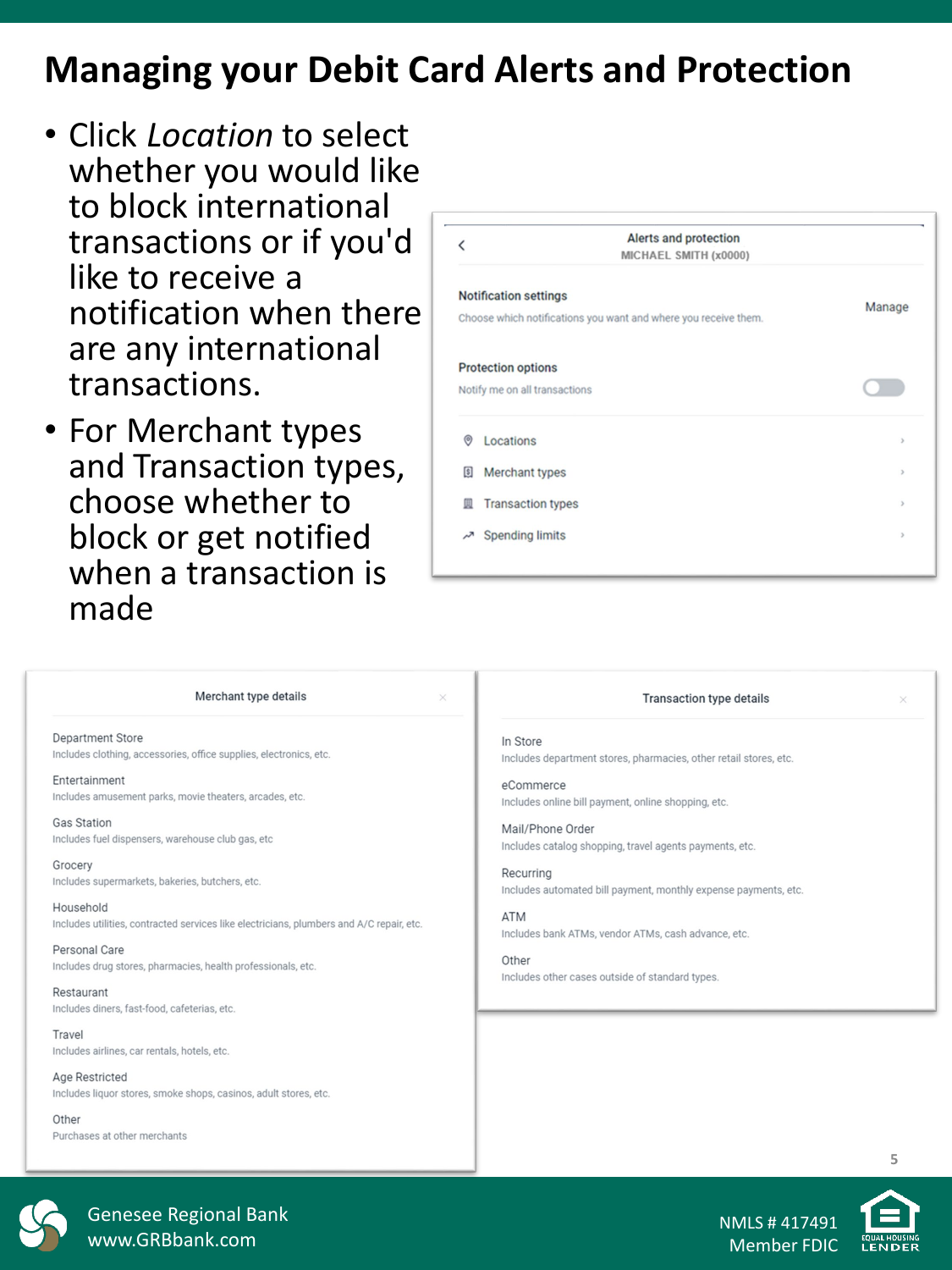# **Managing your Debit Card Alerts and Protection**

- To set spending limits, select *Spending Limits.*
- Complete the fields as desired to set transaction spending limits and alerts.
- Complete the fields as desired to set monthly spending limits and alerts.

| Alerts and protection<br>MICHAEL SMITH (x0000) |                                                                                                                                                                                                             |
|------------------------------------------------|-------------------------------------------------------------------------------------------------------------------------------------------------------------------------------------------------------------|
|                                                | Manage                                                                                                                                                                                                      |
|                                                |                                                                                                                                                                                                             |
|                                                |                                                                                                                                                                                                             |
|                                                | $\,$                                                                                                                                                                                                        |
|                                                | $\,$                                                                                                                                                                                                        |
|                                                | $\,$                                                                                                                                                                                                        |
| <b>Spending limits</b>                         | $\,$                                                                                                                                                                                                        |
|                                                | <b>Notification settings</b><br>Choose which notifications you want and where you receive them.<br><b>Protection options</b><br>Notify me on all transactions<br>Merchant types<br><b>Transaction types</b> |

| MICHAEL SMITH (x0000)                                                                                                                              |
|----------------------------------------------------------------------------------------------------------------------------------------------------|
| <b>Transaction limits</b>                                                                                                                          |
| Spending limit<br>Transactions over this amount will be blocked and an alert will be sent.                                                         |
| Ś                                                                                                                                                  |
| Spending alert<br>Transactions over this amount will send an alert.                                                                                |
| \$                                                                                                                                                 |
| <b>Monthly limits</b>                                                                                                                              |
| Monthly spending limit<br>Transactions that would bring your monthly spending total over this amount will be blocked and an<br>alert will be sent. |
| Ś                                                                                                                                                  |
| Monthly spending alert<br>Transactions that would bring your monthly spending total over this amount will send an alert.                           |
| \$                                                                                                                                                 |
|                                                                                                                                                    |



Genesee Regional Bank www.GRBbank.com

NMLS # 417491 Member FDIC

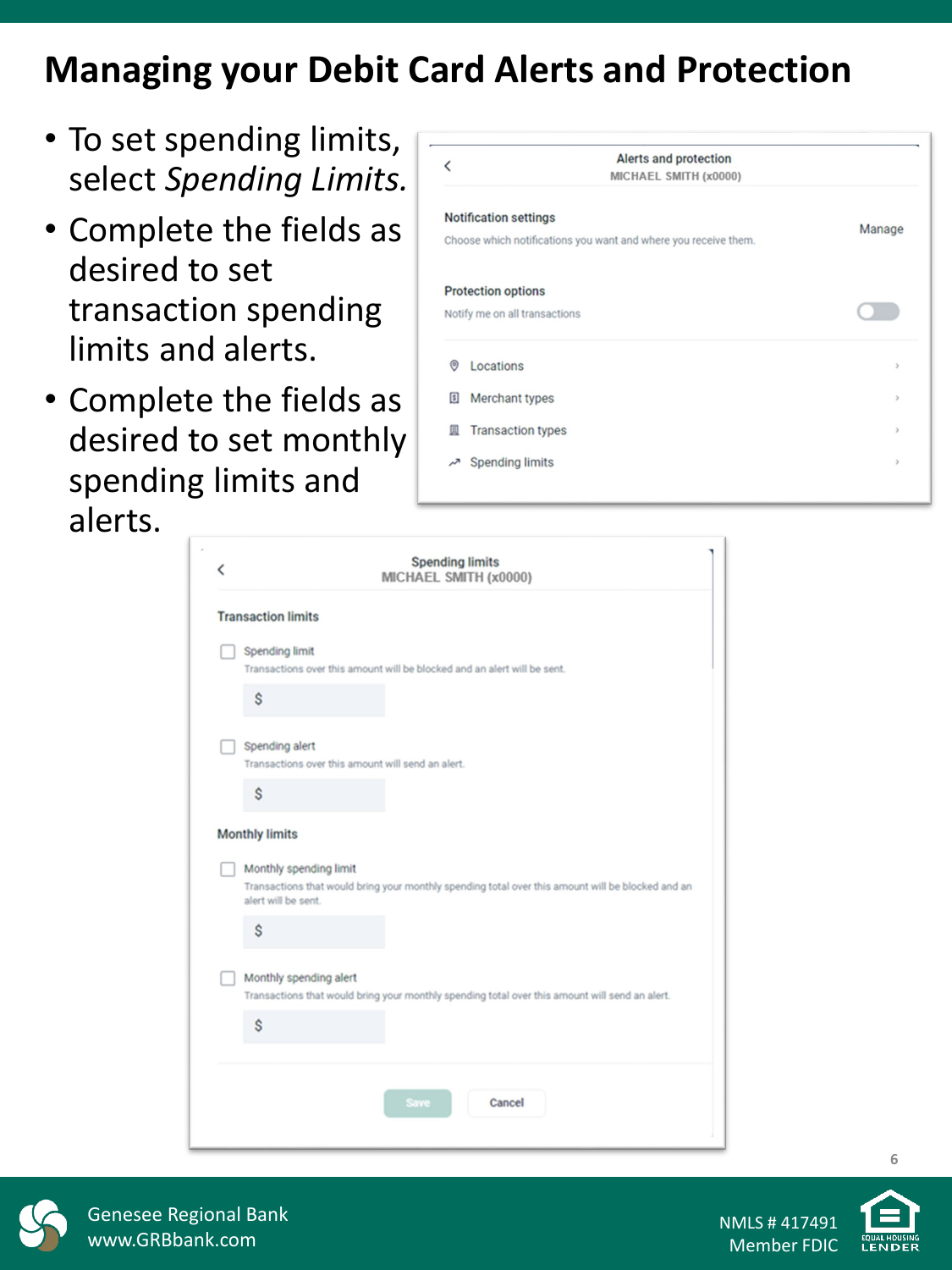# **Managing your Travel Alerts**

- From the Dashboard Card Management "card", click the three dots in the upper right corner and click the airplane icon (on the mobile app, the Airplane icon will be visible without clicking the dots)
- You may also access it by clicking on your name from the bottom of your menu, go to Settings and select *Travel notices*
- Click on *Add travel notice*

|                        | <b>Card management</b> |                                                                |                             |
|------------------------|------------------------|----------------------------------------------------------------|-----------------------------|
|                        | Checking               | MICHAEL SMITH (x0000)                                          | <b>S</b> Travel notices     |
|                        | <b>HSA</b>             | MICHAEL SMITH (x0001)                                          | <b>色</b> Organize dashboard |
|                        |                        | <b>Settings</b>                                                |                             |
| Œ                      | Dashboard              |                                                                |                             |
| ⊠                      | Messages               | <b>GENERAL</b>                                                 | <b>Travel notices</b>       |
| Accounts               |                        | <sup><sup>O</sup> Profile</sup>                                |                             |
| 直                      |                        | Security                                                       | ₩                           |
| ಬ<br><b>Transfers</b>  |                        | $\bigcap$ User alerts                                          | You have no travel notices  |
| بلق                    | Remote deposits        | <b>X</b> Travel notices                                        | Add travel notice           |
| $\sqrt{S}$<br>Payments |                        | User agreement                                                 |                             |
| $\circledR$<br>Support |                        |                                                                |                             |
|                        |                        | <b>ACCOUNTS</b>                                                |                             |
|                        |                        | Genesee Regional<br><b>Bank</b>                                |                             |
|                        |                        | <b>External transfers</b><br> 2                                |                             |
|                        |                        |                                                                |                             |
| హ్లికె<br>Settings     |                        | $+$ Add account<br>Make transfers from<br>another institution. |                             |
| €<br>Sign out          |                        |                                                                |                             |



Genesee Regional Bank www.GRBbank.com

Dashboard Card

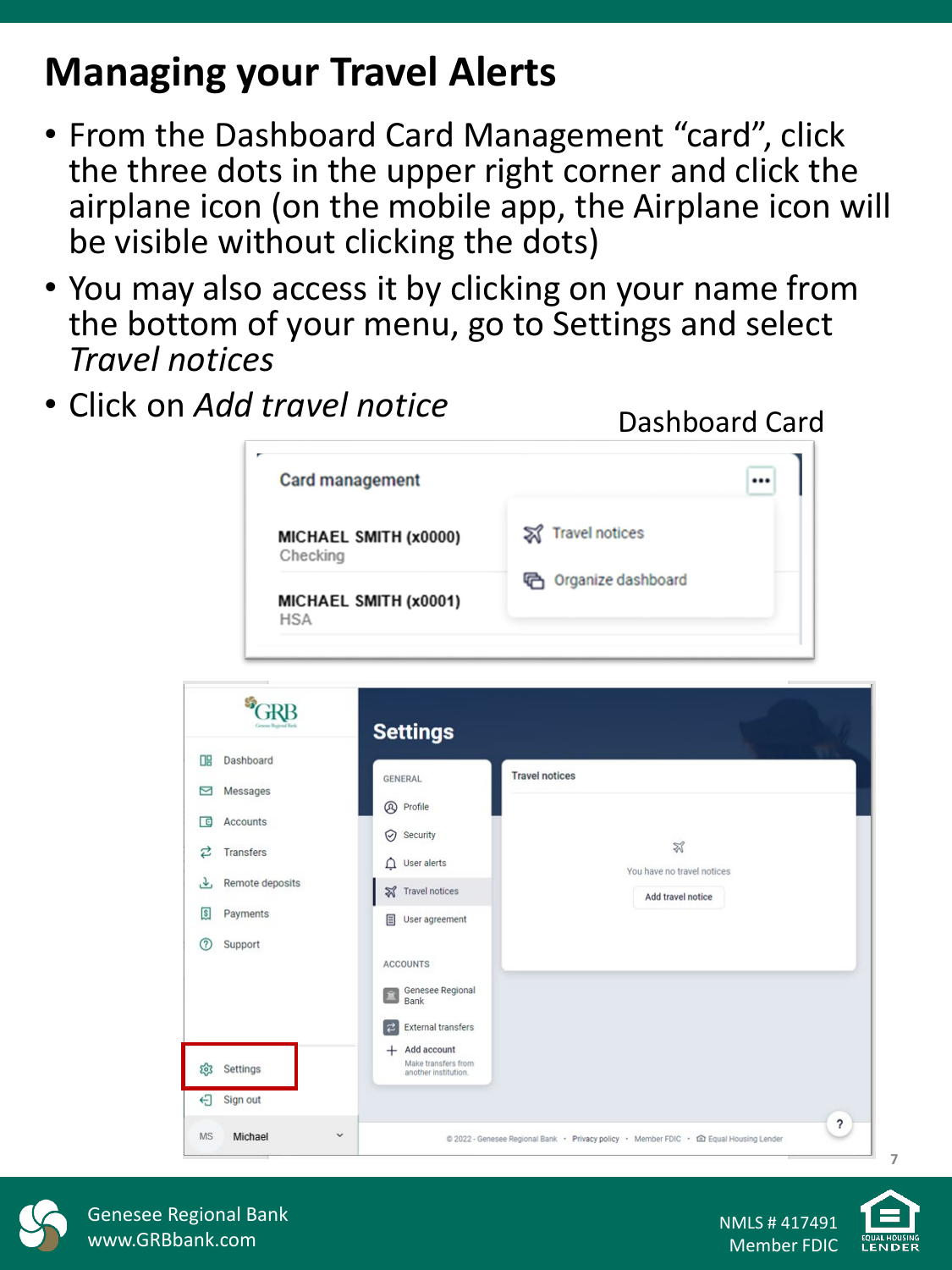# **Managing your Travel Alerts**

• From here you can add a notice to include location(s) and dates of any travel and which cards should be permitted during that time

| <b>Travel notices</b>                                                                                                                            |      |
|--------------------------------------------------------------------------------------------------------------------------------------------------|------|
| <b>Destinations</b>                                                                                                                              |      |
| List the places that will be traveled to.                                                                                                        | 0/47 |
| <b>Dates</b>                                                                                                                                     | 户    |
| Cards<br>Select the cards you'd like to use while traveling.<br>MICHAEL SMITH (x0000)<br>$\checkmark$<br>Checking, Active                        |      |
| This card has blocked locations under its alerts & protection settings.<br>They may need to be removed to make transactions in this destination. |      |
| Cancel<br>Save                                                                                                                                   |      |



Genesee Regional Bank www.GRBbank.com

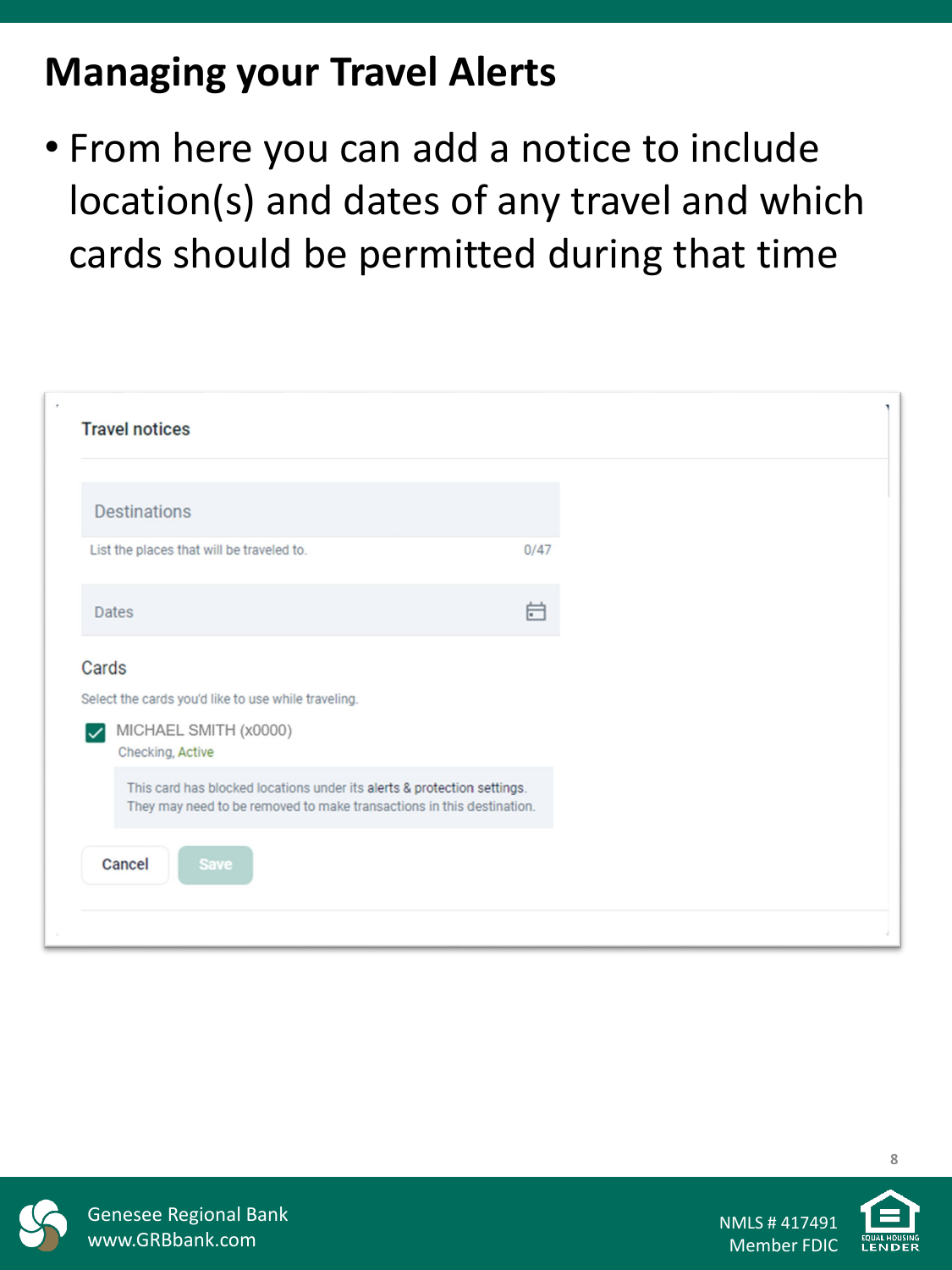# **Card Management FAQs**

#### **Q. How do I access my Debit Cards?**

A. Debit cards are accessed within Card management. Access Card management for all your debit cards via the Dashboard, or click into your account the debit card is linked to. You will see Card management with your active linked card for that account.

### **Q. What can I do in Card Management?**

- A. You can set a variety of customized controls and alerts within GRBbank including:
	- 1. Turn debit and credit cards on or off
	- 2. Report cards lost or stolen
	- 3. Activate a new card
	- 4. Alert options for transactions based on location, merchant type, transaction type, spending, and travel alerts

#### **Q. How do I turn off my debit card off via GRBbank if it's been misplaced, or lost/stolen?**

A. You can turn off your debit card on any device. Find your card under Card management, toggle the slider to lock your card. This keeps your card locked until you turn it back on.

If your card is permanently lost or has been stolen, you may cancel your card by selecting Report lost/stolen.

- **Q. How do I activate my debit card via GRBbank?**
- A. Find your card under Card management, click *Active new card*